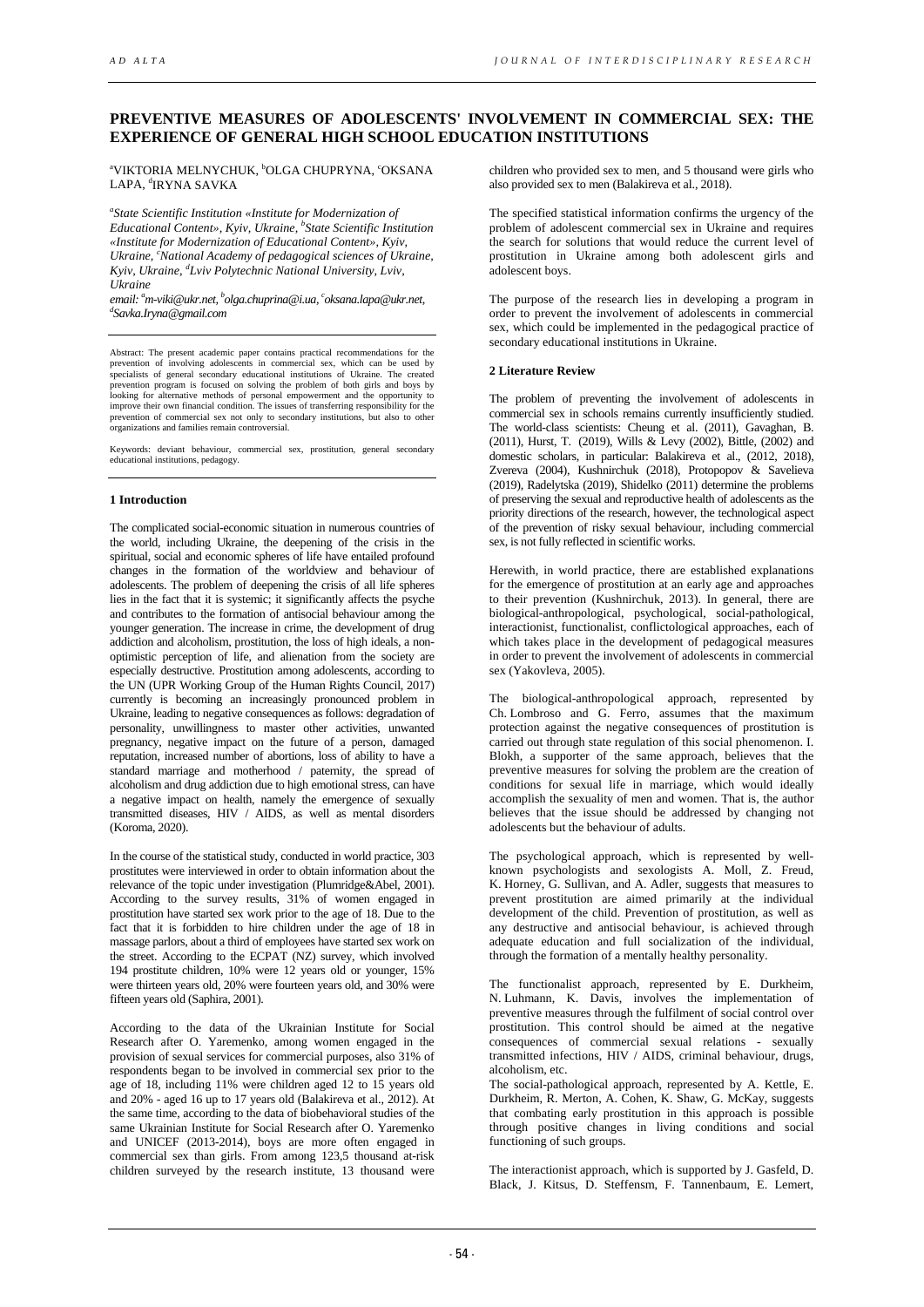G. Becker, involves the activities of social control institutions towards implementing preventive measures. The interactionist approach to the social control of prostitution makes it possible to clarify in many respects the problem of the discrepancy between public and "official" opinions about prostitution, to reveal the reasons for the high latency of this social phenomenon.

The conflictological approach initiated by K. Marx, F. Engels, L. Kozer, S. Spitzer, R. Quinny, suggests that in order to establish a normative social order in which there will be no conflicts and the resulting deviant behaviour, including prostitution, it is necessary to change the social-economic organization of the society as a whole.

In Ukraine, the issue of child prostitution has been extensively studied, however, A. Makarenko, who was at the origins of pedagogy, was the first to create and test the discipline techniques, conversations with pupils, self-government and punishment aimed at solving the issue outlined. It is also expedient to highlight the modern work of Protopopov A.O. and Savelieva N.M. (2008), who have developed the sequence and continuity of actions of the teacher in order to avert and prevent prostitution of adolescents.

## **3 Materials and research methods**

The general scientific research methods have been used in the academic paper, namely: generalization of theoretical data, analysis, comparison, synthesis in order to determine the factors contributing to the involvement of adolescents in commercial sex; content analysis of legal documents, systematization and classification of scientific and theoretical material for the definition and characterization of domestic and foreign approaches to the organization and implementation of social prevention of involvement of adolescents in commercial sex; empirical methods - surveys of adolescents in order to determine the presence and features of risky behavioural practices; questionnaires for class teachers of general secondary educational institutions and adolescents' parents; methods of mathematical statistics for the purpose of quantitative data processing and determination of statistical significance of the results obtained during the experiment.

An important aspect of the research lies in determining the level of readiness of adolescents to resist involving in commercial sex. The investigation of the problem state has required the generalization of approaches to those features of adolescence which make it possible to determine it as sensitive for the implementation of the tasks of preventing involvement in commercial sex.

The collection of information for the empirical study lasted from January to May of 2018 - 2019 academic year. This process was focused on: defining the criteria, indicators of readiness of adolescents to combat involvement in commercial sex; identifying the levels of readiness of adolescents to counteract the involvement of adolescents in the conditions of general secondary educational institutions.

As part of the collection of information, a survey was conducted among pupils in grades 8-9 in order to determine the level of awareness of adolescents about the risks of being involved in commercial sex. By the way, we have used the developed questionnaire in order to identify personality traits and the degree of social-psychological adaptation, often, to the new environment, conditions and rules of behaviour, in particular, students' knowledge of sexual culture. The questionnaire contains both closed and open questions.

The survey was conducted on the basis of twelve general secondary educational institutions through a questionnaire. With the permission of the administration of educational institutions, the author's team distributed questionnaires among school pupils, which answered the questions. The obligatory item of the questionnaire was the consent of the minor to the survey and data processing on condition of anonymity. The study covered

644 respondents (students in grades 8-9). According to the results of the research conducted and joint analysis of the experiment procedure, the administration of the educational institution together with the teachers accompanying the information collection process confirmed the anonymity of the collection of information and, accordingly, the fact of the inviolable right of the child to expression and freedom of thought and speech, to free expression of their views and beliefs, which is guaranteed by Article 34 of the Constitution of Ukraine

# **4 Results**

The analysis of the content of the respondents' answers has made it possible to testify that 56% of the respondents believe that commercial sex is prostitution, sex for money, a way to obtain material benefits, reward for material values.

At the same time, only 34,01% of students admit such relationships for the sake of sexual pleasure. The overwhelming majority of young people (49,7%) believe that such relationships arise in order to improve their material condition; 37,6% adolescents believe that adolescents are involved in prostitution out of desperation; 46,6% of young people believe that teenagers are involved in commercial sex in order to assert themselves in the eyes of other children; another 40,4% of respondents believe that the problem is spread due to adolescent desire to experience adventure. Only 15,8% believe that adolescents' commercial sex occurs under duress. 16,15% of young people do not know why teenagers are involved in commercial sex, however, 11,96% of respondents aged 13-14 years do not know or even do not understand what "commercial sex" means. Thus, there are many reasons to start commercial sexual activity among adolescents; however, the vast majority of respondents consider prostitution as a method of improving their financial situation. At the same time, 32,76% of respondents note that commercial sex is the same kind of work for which you need to pay decently, which indicates a fairly high percentage of loyalty to this social phenomenon.

The analysis of direct answers to questions with the answer "Yes" and "No" has made it possible to obtain the following results of the study, which are reflected in Table 1.

| <b>Ouestions</b>                                                                                                                       | <b>Answers</b> |        |  |  |  |
|----------------------------------------------------------------------------------------------------------------------------------------|----------------|--------|--|--|--|
|                                                                                                                                        | Yes            | No.    |  |  |  |
| Is prostitution a problem of the day?                                                                                                  | 40,22          | 59,78  |  |  |  |
| Is your attitude towards prostitution<br>negative?                                                                                     | 15,53          | 9,01   |  |  |  |
| Do you know all the consequences of<br>involving adolescents in commercial<br>sex?                                                     | N/A            | 77,33% |  |  |  |
| Do you have a clear understanding of<br>the reasons for the spread of<br>commercial sex among adolescents?                             | N/A            | 77,80  |  |  |  |
| Do you know all or any of the ways of<br>involving in commercial sex?                                                                  | 67,4           | 63,82  |  |  |  |
| Are you ready to talk to your parents<br>about sex?                                                                                    | 34,32          | 65,68  |  |  |  |
| Are preventive measures for the spread<br>of commercial sex among adolescents<br>carried out in secondary educational<br>institutions? | N/A            | 84.78  |  |  |  |
| Do you consider it necessary to increase<br>the cycle of topics devoted to the<br>prevention of commercial sex among<br>adolescents?   | 81,37          | N/A    |  |  |  |

Table 1 **–** The results of a survey of adolescents concerning attitudes toward commercial sex

According to the results of the questionnaires, the phenomenon of involving adolescents in commercial sex can be summarized as follows: the majority of young people are loyal towards prostitution among young people, which is explained by ignorance of the consequences of commercial sex, insufficient home education on the topic of sexual relations, the lack of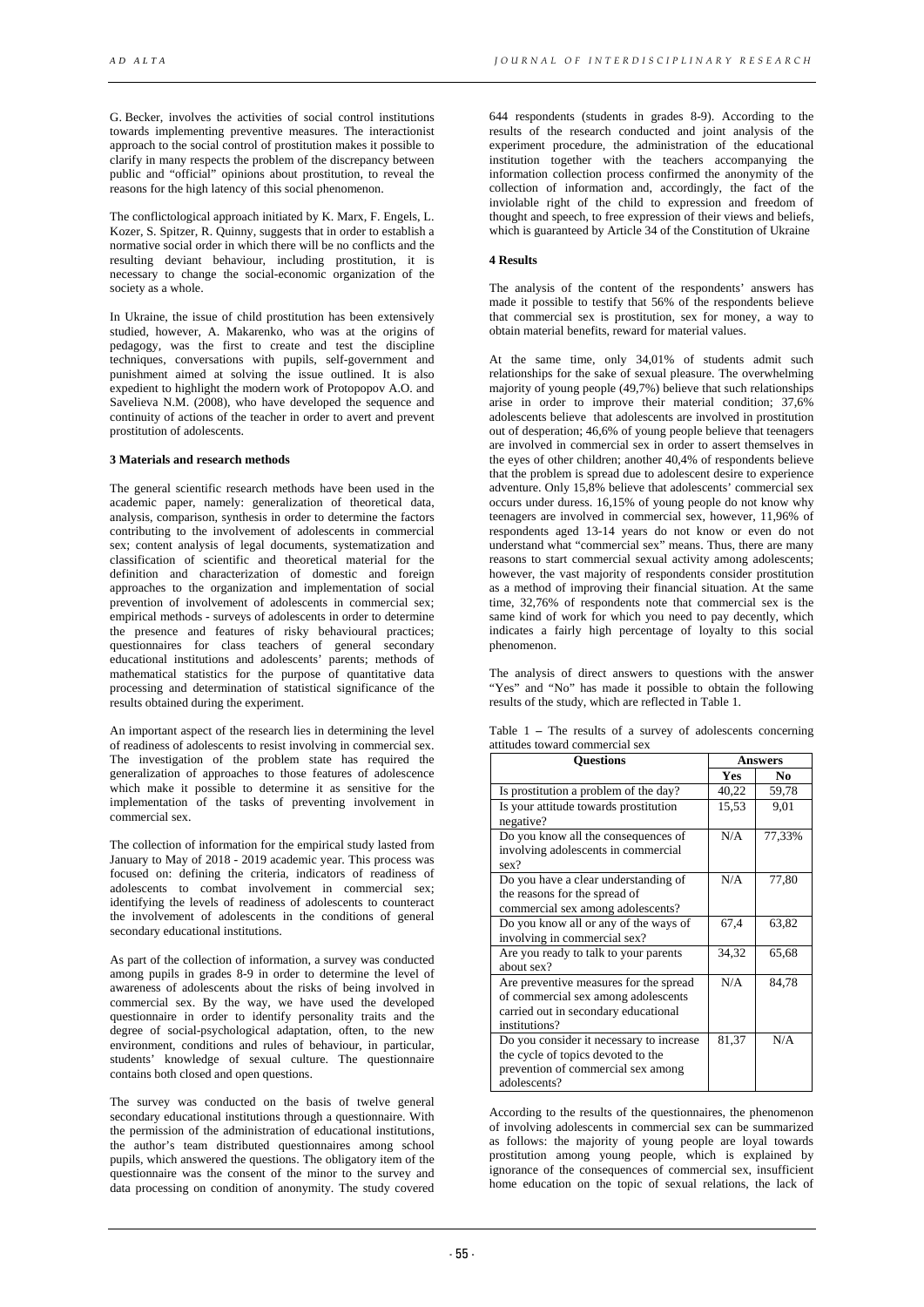preventive measures in educational institutions that would make it possible to educate the inscrutable or unknown sides and consequences of commercial sex among adolescents. In addition, adolescents are not aware of the responsibility for such actions. 59% of respondents are clueless about any responsibility for the provision and receiving services connected with commercial sex by adolescents.

The results of the study on stimulating such activities are also interesting. Adolescents were asked to rate situations related to young people's behaviour using a scale of 1 to 5, where 1 is normal behaviour and 5 is very bad behavior (Table 2).

Table 2 **-** The results of a survey of adolescents about attitudes toward commercial sex

| <b>Ouestions</b> | Answers      |       |       |       |       |  |  |  |
|------------------|--------------|-------|-------|-------|-------|--|--|--|
|                  | 1            | 2     | 3     | 4     | 5.    |  |  |  |
| Opportunity to   | 1,24         | 9,94  | 50    | 17,7  | 21,12 |  |  |  |
| have sexual      |              |       |       |       |       |  |  |  |
| contact with     |              |       |       |       |       |  |  |  |
| adults for gifts |              |       |       |       |       |  |  |  |
| Opportunity to   | $\Omega$     | 14,75 | 38,51 | 13,35 | 33,39 |  |  |  |
| have sexual      |              |       |       |       |       |  |  |  |
| contact with     |              |       |       |       |       |  |  |  |
| adults for       |              |       |       |       |       |  |  |  |
| financial        |              |       |       |       |       |  |  |  |
| support          |              |       |       |       |       |  |  |  |
| Opportunity to   | $\mathbf{0}$ | 10,56 | 46,74 | 33,23 | 9,47  |  |  |  |
| have sexual      |              |       |       |       |       |  |  |  |
| contact with     |              |       |       |       |       |  |  |  |
| adults in        |              |       |       |       |       |  |  |  |
| exchange for     |              |       |       |       |       |  |  |  |
| things           |              |       |       |       |       |  |  |  |
| necessary for    |              |       |       |       |       |  |  |  |
| life             |              |       |       |       |       |  |  |  |
| Posting nude     | $\theta$     | 0     | 17,39 | 55,59 | 27,02 |  |  |  |
| photos online    |              |       |       |       |       |  |  |  |
| for money        |              |       |       |       |       |  |  |  |

Thus, summarizing the results of the study, certain features of the perception of prostitution by adolescents can be obtained. In particular, many young people accept the opportunity to have sex with adults in exchange for the usual gifts of clothes, shoes, mobile phones, etc., that is, means of distinguishing among other children. Along with this, young people are less loyal towards sexual contact with adults on the basis of ongoing financial support or in order to address their urgent needs to purchase

livelihoods. Herewith, digital literacy among young people is at an ever higher level than sexual literacy, forasmuch as the vast majority of adolescents understand that posting nude photos on the Internet for money is a negative and even unacceptable action. Adolescents perceive such actions as more categorical to compare with the sexual involvement.

Thus, according to the results of the adolescents' survey, shortcomings have been identified in the organization of work with adolescents in the field of prevention of involvement of adolescents in commercial sex as follows:

- it has been confirmed that preventive work on the involvement of adolescents in commercial sex with the participation of teachers, social educators and school psychologists is unsystematic and ineffective.
- it is necessary to change the use of forms of work in accordance with the current demands of adolescents. It is necessary to apply such forms and ways of communication with the child, which provide an opportunity to avoid, neutralize the barrier of differences of opinion, forasmuch as the presence of a barrier isolates the teenager from the influence of teachers, class staff, and parents. Students can ignore educational activities that are not interesting to them, contain a negative assessment of their activities, behaviour. They may not accept at all what they are being asked to do or frankly avoid communicating with the form teachers.
- it is necessary to change the rather liberal attitude of adolescents towards the issue of commercial sex due to the fact that they do not feel the importance of this problem; they believe that this issue does not concern them in this context; it is necessary to form a value attitude to their health and safe lifestyle.

In order to solve the problems outlined, it is necessary to develop a plan of preventive measures and initiate its implementation in secondary schools in Ukraine. The sexual education of schoolchildren is very important in this context, which in many European countries begins with primary school, leading, as a result, to an increase in the age of first sexual involvement among young people. In particular, according to statistics, the average age at initiation of sexual relations is from 16 to 17 years, while children, who have sex education lessons at the age of 6 to 10 years, mainly enter into the first sexual relations after the age of 17 years (Table 3).

|                                                                                                                                                                                                                                                                                                               | ustria | m<br>٠.<br>äò<br>ಕ<br>≃ | et<br>Republic<br>Ü<br>The | Denmark | Finland | France | Germany     | Greece | Hungary | Iceland | $_{\mathrm{Italy}}$ | Norway | Spain | Sweden |
|---------------------------------------------------------------------------------------------------------------------------------------------------------------------------------------------------------------------------------------------------------------------------------------------------------------|--------|-------------------------|----------------------------|---------|---------|--------|-------------|--------|---------|---------|---------------------|--------|-------|--------|
| Age of beginning of sexual<br>education                                                                                                                                                                                                                                                                       | 10     | 6                       | ┑                          | 12      |         | 6      | $\mathbf Q$ | 6      | 10      | 11      | 14                  | 12     | 14    | 6      |
| The first sexual relations of<br>boys and girls                                                                                                                                                                                                                                                               | 16.3   | 17.2                    | 17.5                       | 16.5    | 16.5    | 17.1   | 16.2        | 17.8   | 17.3    | 15.7    | 17.6                | 16.5   | 17.7  | 16.4   |
| % of girls who had sex prior<br>to the age of 15 years old                                                                                                                                                                                                                                                    | 19.1   | 23.7                    | 17.2                       | 37      | 33.1    | 18.3   | 33.5        | 9.6    | 16.4    | 28.2    | 20.5                | 13     | 14.8  | 30.9   |
| % of boys who had sex prior<br>to the age of 15 years old<br>$0.006$ TDDF $F_{1}$ and $F_{2}$ and $F_{3}$ and $F_{4}$ and $F_{5}$ and $F_{6}$ and $F_{7}$ and $F_{8}$ and $F_{9}$ and $F_{1}$ and $F_{1}$ and $F_{1}$ and $F_{1}$ and $F_{1}$ and $F_{1}$ and $F_{1}$ and $F_{1}$ and $F_{1}$ and $F_{1}$ and | 22.1   | 26.3                    | 19.4                       | 33      | 23      | 26.1   | 22.5        | 33.6   | 25.5    | 22.3    | 27.2                | 11     | 18    | 25.3   |

Table 3 – Statistics on sex education of schoolchildren in European schools and its impact on sexual behavior

*Source: IPPF European Network, 2006*

In Ukraine, sex education takes place in a formal form in most schools as part of a course in human anatomy and the topic of the reproductive system (Melnychuk, 2021). In addition, currently there are organizations (Association of Sexologists and Sex Therapists of Ukraine, religious organizations, etc.) inhibiting the development of directions of sex education, including homosexual relations. However, the investigation of Balakireva as of 2018 has revealed that it is boys who are more likely to have homosexual relationships with adult men for commercial purposes. That is, it can be assumed that the issue of the lack of the correct pedagogical

basis becomes no less important reason for such a situation than upbringing within the family.

Currently, most of the programs developed to prevent the involvement of adolescents in commercial sex in Ukraine are aimed at working with girls, but do not include theoretical and methodological tools for working with boys. This forms the major novelty of the present research and allows proposing such preventive measures that will be relevant to modern problems of the society.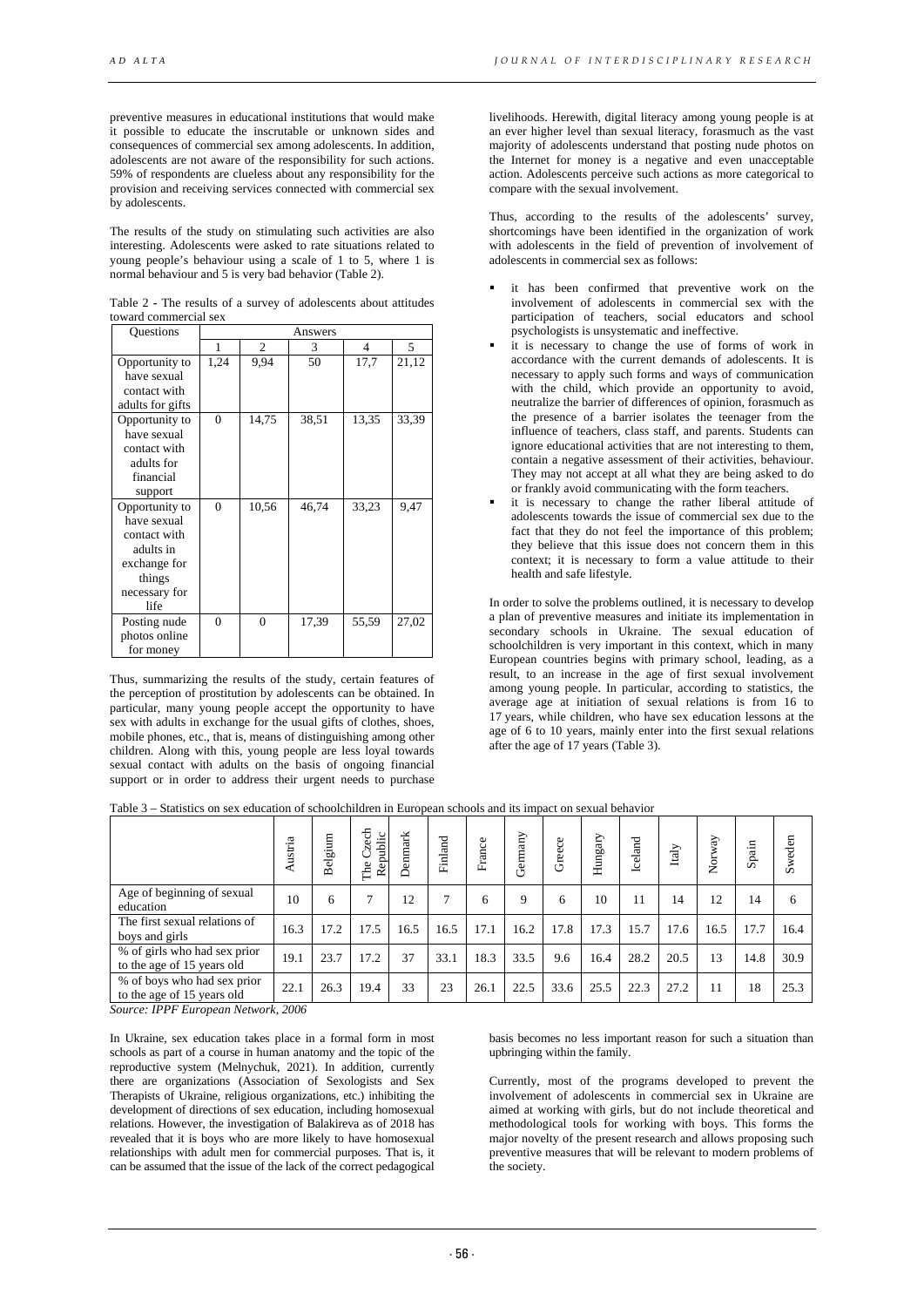These measures include primary, secondary and tertiary prevention, where primary prevention is the most important for the present research, which makes it possible to timely influence adolescents before such a problem arises.

The implementation of the education stage begins with the 8th grade (average age 13 years old). The overall goal lies in limiting the spread of prostitution as a form of deviant

behaviour. A special feature is that the implementation of the components of this stage begins simultaneously. For this reason it is so important at the organizational stage to identify and plan interaction with the specialists involved. The main components of the tasks and measures of the implementation stage are as follows (Figure 1).



Figure 1 **–** Components of prevention of involvement in commercial sex in the framework of activities of general secondary educational institutions

*Source: developed by the authors*

1) Primary prevention. The target group for this level of prevention is the entire community of adolescent girls and boys of a particular general secondary educational institution. Let's consider in more detail the objectives of this level of prevention.

Goal 1. To develop skills of a healthy way of life. The implementation of this objective is characterized by a variety of topics and may include a whole arsenal of approaches to its conducting. They are as follows:

Lectures. A course of lectures is being developed; the duration of each lecture does not exceed 45 minutes. Large audiences should not be gathered, forasmuch as this will exclude trust between the lecturer and the students. It is recommended to conduct lectures with adolescent girls and boys in each class separately. Considering the fact that the main reason for commercial sex among adolescents is insufficient material support, it is advisable to involve organizations in lectures that can teach a teenager to earn money using his talents or allow him earning money by performing work that is not prohibited by labour legislation. At the same time, it should be understood that there should be enough choice of conditionally male and conditionally female works that could be of interest to both boys and girls. It is very appropriate to involve famous people in the course of lectures, especially young people who can share successes on the basis of a healthy lifestyle or financial success. It is especially important for boys to see the support of athletes who could guide them towards developing a sports career.

It seems probable that after the lectures, girls and boys will have a number of questions, the answers to which they would like to receive in a personal conversation outside the school. Therefore, at the end of any thematic lecture, the specialist, who has conducted it, should provide the audience with his contact phone number or contacts of other specialists, organizations and institutions, whose activities may be directly related to the topic of the lecture.

Trainings. More effective preventive effect can be achieved by combining various types of lectures with training. The trainings are conducted in close cooperation with the school psychologist with the invitation of the involved specialists, trainers - teachers and leaders from among the adolescent girls, specially trained by the method of "peer to peer".

The technology of conducting trainings requires from the trainer knowledge and ability to use modern approaches in training work, namely: interactive training tools; role-playing and psychological games; theatrical performances; group discussions the ability to organize work in small groups by the method of "brainstorming", which promotes the development of speech skills, communication skills, choosing the right solutions. The principal objective of the trainings lies in giving practical pieces of advice on achieving one's goals by other methods than prostitution or other antisocial solutions. However, these tips for girls and boys should be different, forasmuch as the psychological development of children at this age is very different.

At the training stage, it is very important to show the teenager the methods of combating prostitution and to determine the sequence of actions to be performed in case the child is offered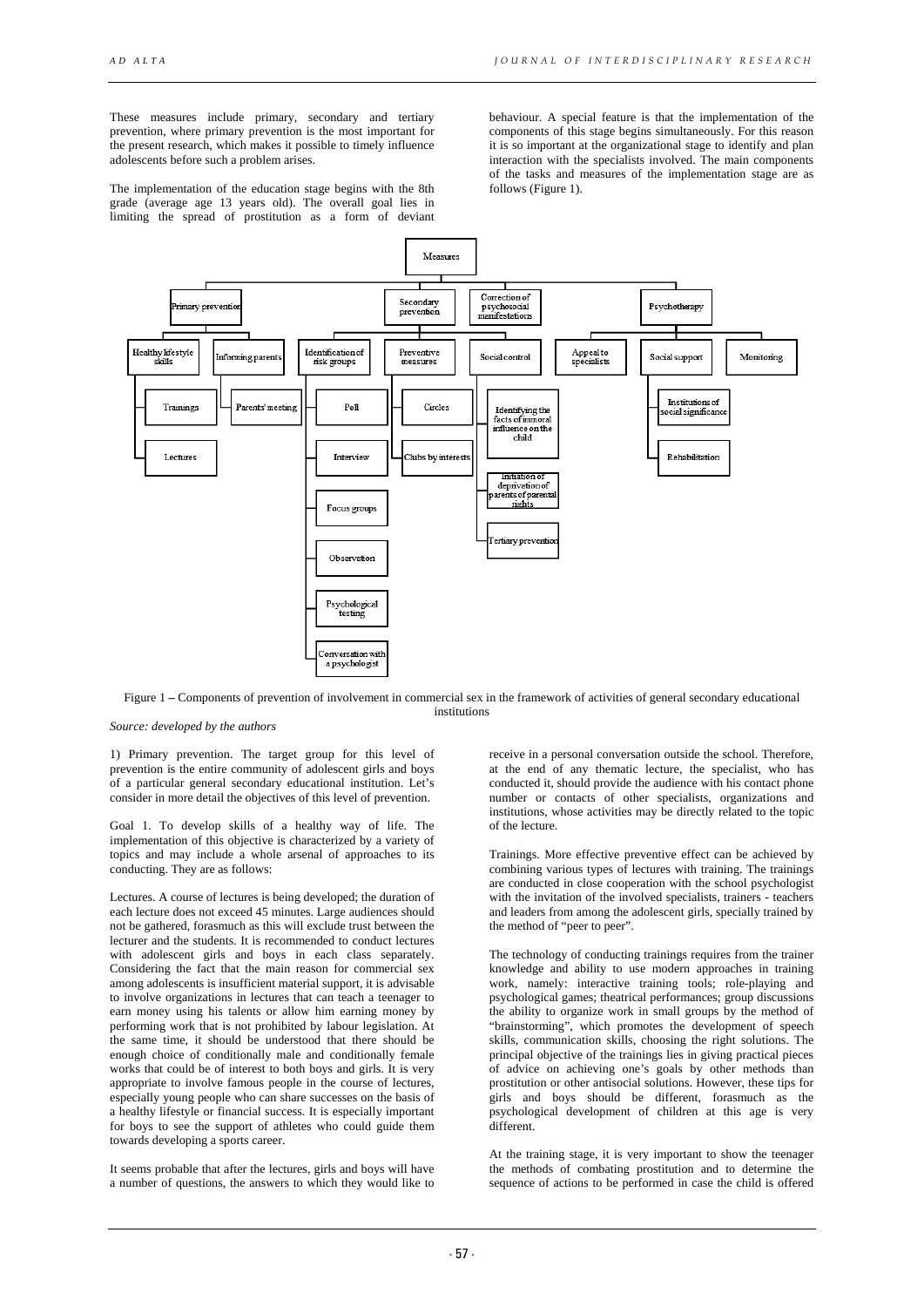sex for money (gifts, etc.). Clarification by lawyers of the consequences of voluntary or forced consent to commercial sex will be also of a particular importance.

Goal 2. To inform parents and children about changes in children's behaviour. The aim of the objective lies in developing a responsible attitude of parents to the upbringing of children and prevention of domestic violence; formation of children's conscious behaviour in relation to the protection of their rights; the formation of tolerant qualities in parents towards children with a tendency to homosexuality; the formation of a responsible attitude of parents towards children who, in adolescence, need additional financial support.

At this stage, the social educator should pay considerable attention to the family, namely: the relationship of children and parents in the family, information support of the educational process in the family, timely psycho-correctional intervention, etc. For this purpose, it is important to organize a parents' meeting (in the class or at the school level), and in some cases individual work with parents aimed at correcting the relationship between parents and children in the family. An obligatory component of instructing parents is information about the behaviour of adolescents, knowledge about youth movements, trends and subcultures, about the social and medical consequences of prostitution (sexually transmitted diseases, HIV infection, etc.), problems of sexual life, sexual hygiene, the formation of a healthy lifestyle.

2) Secondary prevention is aimed at early identification of adolescents of "at risk group" and prevention of the formation of their deviant behaviour. The target group for this level of prevention is adolescents who are in the "at risk group". Let's consider the objectives of this level of prevention in more detail.

Goal 1. To reveal adolescent girls and boys of the "at risk group". The purpose of this objective lies in forming a target group for secondary prevention of adolescents who fall under the social-psychological criteria of "at risk group".

In accordance with the purpose, the implementation of this task<br>includes conducting sociological and psychological conducting sociological and psychological investigations among the general adolescent schoolchildren in a particular secondary school. The work on conducting such investigation is based on close cooperation of the social educator, school psychologist and form teachers and includes the methods as follows:

- sociological survey (questionnaire);
- in-depth interview;
- focus groups;
- observation;
- psychological testing;
- conversation with a psychologist;
- study of available documentation.

Social-psychological investigation is carried out among all the adolescent schoolchildren of a particular general educational institution. At the same time, adolescents are distinguished by their atypical behaviour, which allows understanding the possibility of developing non-traditional sexual orientation and the propensity for prostitution for sexual pleasure.

In the course of preparing a social-psychological investigation, attention should be paid to the detection of hidden, not manifested deviant behaviour among girls and boys who are prone, but have not yet shown or exposed the fact of such behaviour. Particular attention should be paid to the use of alcohol, tobacco, drugs, domestic violence, problems of relations between children and parents in the family, the child's leisure time (how a girl spends her leisure time, how she divides her time, what she is interested in).

Focus groups are recommended to conduct in the final stage of the investigation or when the "at risk group" has been already formed.

Goal 2. Prevention of deviant behaviour among adolescents of the "at risk group". The aim of this objective lies in preventing the further development of deviant behaviour among adolescents of the "at risk group".

Preventive measures of this objective are formed on the basis of data obtained during the social-psychological investigation and they should be implemented by creating certain interest groups, courses, psychological circles, etc. All elements of this technology are aimed at changing the values, life guidelines, patterns of behaviour that adolescents of the "at risk group" rely on, as well as providing ready-made ways, tools and methods to achieve the desired goals without resorting to prostitution.

Goal 3. To introduce social control over the negative impact on adolescents of the "at risk group". The aim of this objective lies in preventing negative influences from the family and the immediate informal environment on adolescents of the "at risk group".

The basic components of social control in the implementation of this objective are as follows:

- revealing facts of immoral and criminal influence on the child in the family and in an informal environment;
- protection of children's rights;
- raising the issue of deprivation of parental rights, guardianship and patronage of the child.

Distinctive features of social control in this case are its focus not on adolescents from the "at risk group" but on the family and the informal environment, which can have a negative impact on them. Working peculiarities of a social educator in ensuring social control lies in implementing the educational function in relation to the parents of the child. Accordingly, safeguard-based tactics should be applied to the informal environment by explaining to the child and parents the negative impact of this environment and the possible negative consequences of this impact.

3) Tertiary prevention aims to correct and overcome psychosocial complications caused by deviant behaviour. The target group for this level of prevention is adolescents with persistent deviant behaviour that is antisocial and criminal in nature. The objectives of this level of prevention are as follows:

Goal 1. Correction of psychosocial manifestations of adolescents' behaviour. The aim of this objective lies in overcoming and / or mitigating the negative consequences of the formed deviant behaviour. There are two ways to achieve this goal, namely:

- application of psychocorrective approaches in the field of psychotherapy ;
- redirection of adolescents to other specialists and other institutions.

Psychological correction in this case lies in overcoming or reducing the manifestations of deviant behaviour by applying appropriate techniques.

Goal 2. Social support of teenagers. The aim of this objective lies in implementing social care and patronage of adolescents. It is of primal importance that the work of a social educator or a school psychologist shouldn't be formal, especially when referring to other specialists and in the breaks between classes with the child. A teenager should feel cared for all the time - so and in no other way he can be re-educated and accustomed to certain changes in his life.

In some cases, the content of a teenager's social protection lies in sending him to the shelter-care facility for minors. The shelter-care facility for minors is a social protection institution created for the temporary stay of minors under the age of 18. Adolescents, abandoned by their parents or guardians, who have left their families or educational institutions, who have been removed by the criminal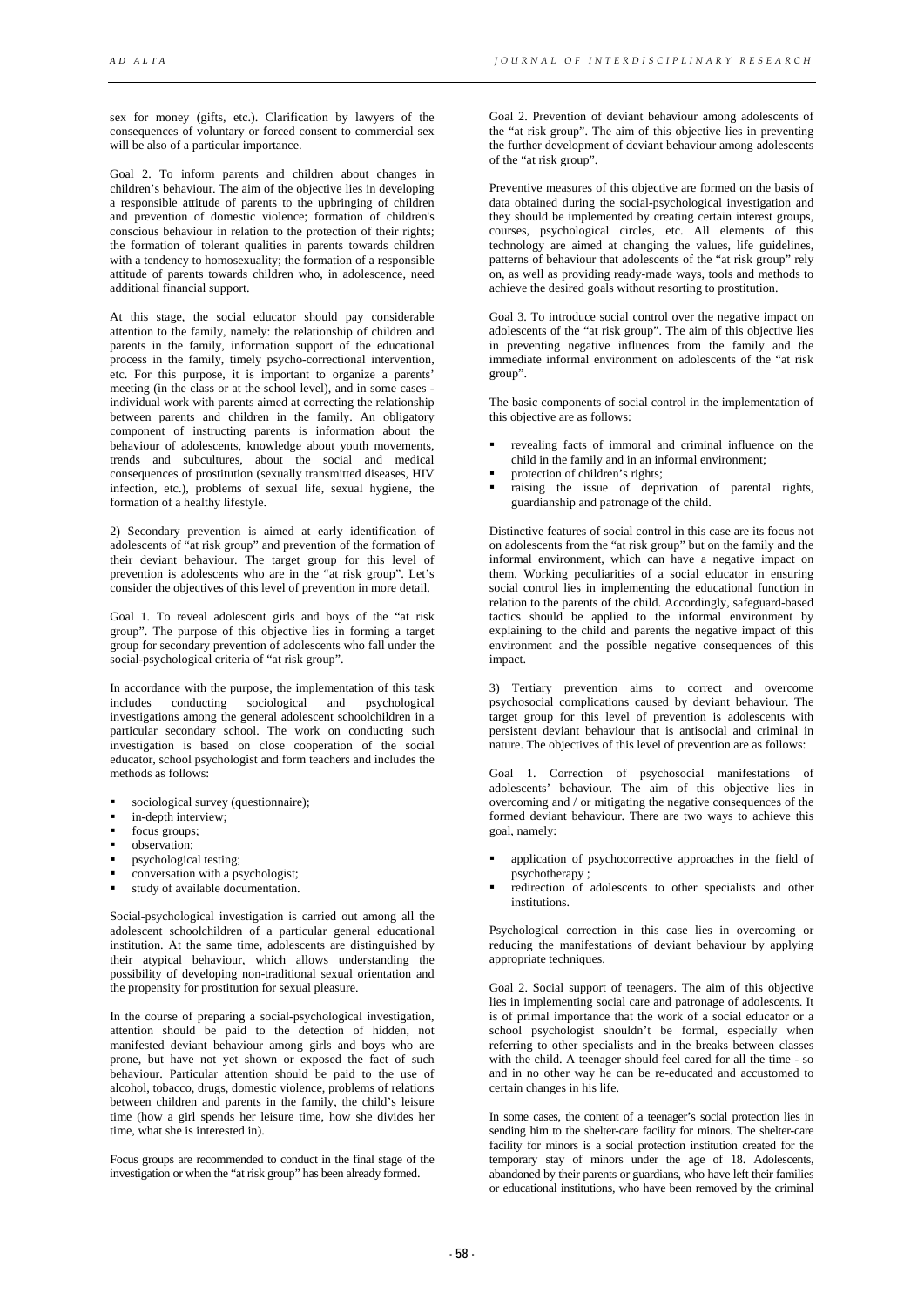police for minors from families or places where their safety and health are endangered, who have no permanent place of residence, or means of livelihood, should be sent to such shelter.

Goal 3. Rehabilitation. The aim of rehabilitation lies in facilitating the return of adolescents to a full, constructive and socially rewarding existence with a focus on developing and achieving life goals.

Ongoing monitoring makes it possible to identify shortcomings in the work of the proposed model, predict their consequences in the future and make adjustments to the model at any stage of implementation of measures.

It should be noted that regularity and timeliness in the control and correction stage of the model are directly related to efficiency. Failure to comply with them, as well as inaction, can lead to a real nullification of the efforts of the teachers' team and involved specialists, loss of trusting relationships with target groups and an increase in cases of deviant behaviour.

Therefore, the complexity of the proposed model affords an opportunity for social educators to apply it and fully implement their major professional functions and create the necessary preventive environment in a general secondary educational institution in order to organize the prevention of propensity to prostitution among adolescent schoolchildren.

#### **4 Discussion**

Thus, despite the fact that currently the issues of prevention of deviant behaviour, including child prostitution, are transferred to the school's consideration, most of the mechanisms and approaches used by the administration of educational institutions with the involvement of their own resources are not effective. Kruger A., Harper E. (2016) believe that those preventive measures will be considered effective which are based on a trusting relationship between the student and the teacher; however, this is rarely achieved in ordinary secondary schools. Most modern schools, even if they begin to develop a methodology for the prevention of school prostitution, the application of outdated approaches, traditional school staff, mostly older and of retirement age, will not have any positive impact, and may even increase unhealthy interest in the forbidden topic. For this reason, it is very important to involve in such events not the staff and resources of the school, but external experts with an appropriate reputation and approach to young people, recognized by practical experience. Therefore, to a greater extent, the problem should be solved not at the expense of educational institutions, but at the expense of specialized organizations, which, in cooperation with educational institutions, will obtain positive results of their activities.

At the same time, taking into consideration that the problem of prostitution is not only moral, but also material in nature, it is quite important to attract a wide range of specialists who are able to offer young people constructive solutions to solve their problems. These may be young businessmen, lawyers, attorneys, social protection specialists. Psychologists also play an important role in this process; they should not only formally carry out their work, shifting responsibility to other institutional bodies, but also initiate their own observation over young people and identify focus groups that may be prone to child prostitution. Herewith, even the issue of involving a professional psychologist should also be transferred to third-party specialized organizations, and not to the teaching staff of the educational institution.

Financing is another problem of the creation and functioning of such independent organizations. In order to address the issues outlined, it is necessary to fly to local governments for support; they can provide information on alternative sources of funding for such programs, which will come from global funds.

The solution of the problem within the family deserves no less attention, forasmuch as most children, who are subject to negative influence from adults, do not have sufficient attention

from their parents, or even worse have a negative impact within their own family (Finkelhor, 2009). This is a problem for families involving children in sexual services not only through physical contact between a child and an adult, but also through the Internet. This issue is especially relevant for Ukraine, and the fact of its severity is confirmed by the UN, which has negative statistics on the spread of child prostitution in Ukraine (Working Group of the Human Rights Council, 2017).

# **5 Conclusion**

Prostitution in the eyes of young people is gradually ceasing to be an immoral phenomenon and a form of social deviation. This emphasizes the relevance of the research of the psychological aspects of prostitution as one of the significant problems of our time.

The negative influence of the media and social networks, an unfavourable environment, a difficult financial situation, pedagogical neglect and other factors imply the use of a special approach and the use of non-standard methods of preventive work.

The results of the experiment prove the necessity to develop a preventive program aimed at preventing the involvement of adolescents in commercial sex and the creation of the necessary preventive environment in general secondary educational institutions for the organization of social prevention of adolescents' involvement in commercial sex.

In general, it can be said that methodological techniques and methods of prevention of adolescents' involvement in commercial sex go far beyond sex education or promotion of a healthy lifestyle. This is a complicated task that should be solved in a complex, including in particular as follows: preparation of material and technical support for such works, involvement of external specialists and development of consistent and permanent prevention programs, change of approaches towards pedagogy and education of schoolchildren, which should be based on the relevance of information to the needs of schoolchildren.

As a result, practical tools for preventing the involvement of adolescents in commercial sex have been developed in the academic paper; they can be applied at general secondary institutions in cooperation with third-party expert organizations. The toolkit outlined consists of three approaches, namely: primary - based on information collection; secondary - based on the formation of focus groups; tertiary – based on constant monitoring and rehabilitation. By involving specialists and applying modern technical equipment in activities carried out at all levels, it is quite possible to improve the situation with child prostitution in Ukraine, which forms the practical significance of the research.

The major perspectives for further investigations should be based on the development of new mutual relationships between students and teachers, providing the formation of trusting relationship, which would allow the adolescent to receive information, protection and warnings about decisions concerning early commercial and non-commercial sexual relations.

### **Literature:**

1.Balakireva, O., Bondar, T., Galustyan, Y. (2012). Sex business in Ukraine: an attempt at social analysis. Kyiv: State Institute of Family and Youth. 159 p.

2.Balakireva, O., Bondar, T., Sazonova, J., & Sakovich, O. (2018). Adolescents at risk: updated assessments. UISD them. O. Yaremenko and UNICEF. Available at: https://www.u nicef.org/ukraine/media/581/file/risk\_teens\_HIV.pdf

3.Bittle, S. (2002). Youth involvement in prostitution: a literature review and annotated bibliograpy. *Research and Statistics Division, Department of Justice Canada.* Available at: https://www.justice.gc.ca/eng/rp-pr/cj-jp/yj-jj/rr01\_13/rr01\_13.pdf

4.Cheung, J., Lee, T-Y., Li, J. (2011). Family-centered Prevention of Adolescent Girls' and Boys' Prostitution Final